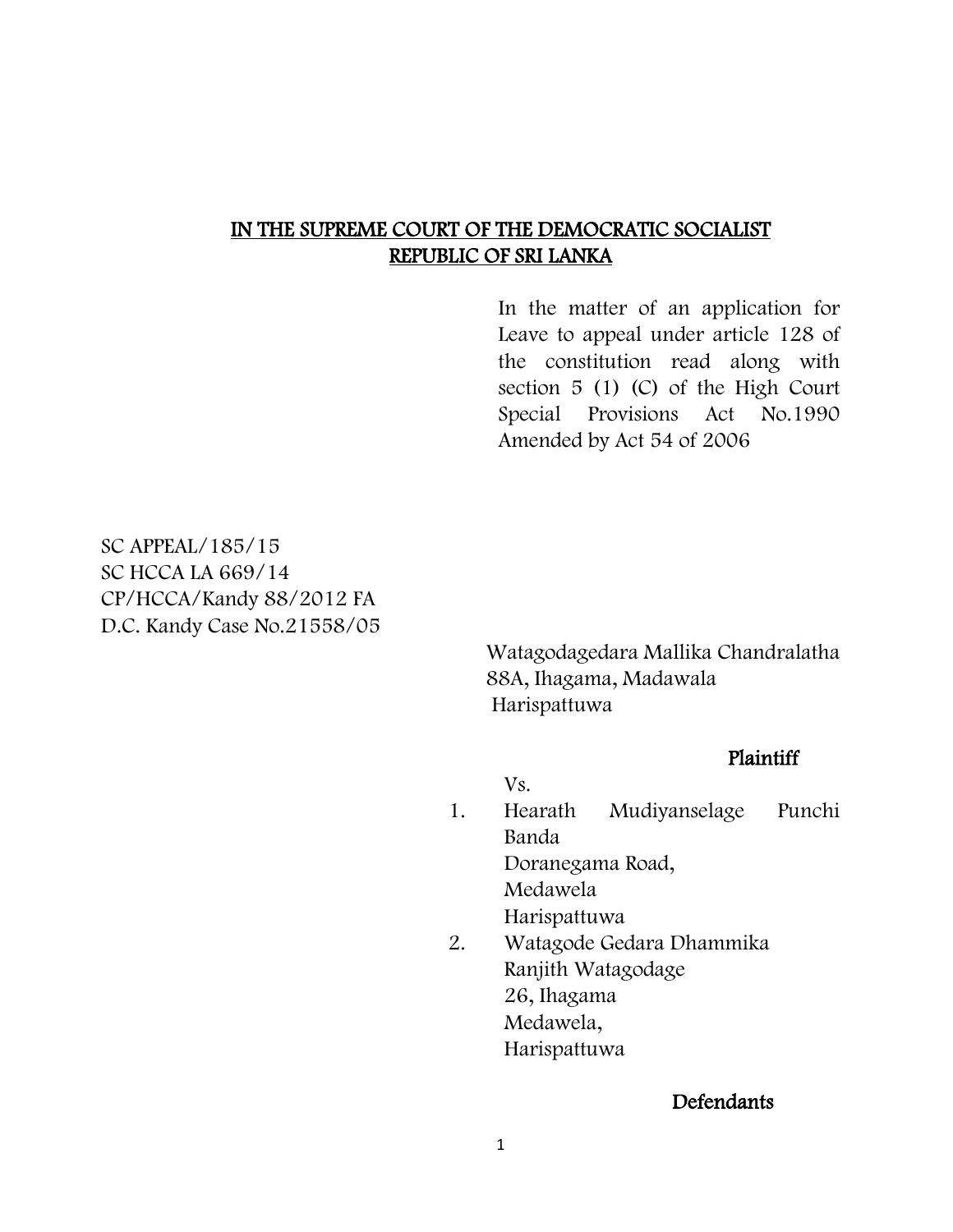#### And

 Watagodagedara Mallika Chandralatha 88A, Ihagama, Medawela Harispattuwa

## Plaintiff-Appellant

Vs

- 1. Hearath Mudiyanselage Punchi Banda Doranegama Road, Medawela Harispattuwa
- 2. Watagodgedara Dhammika Ranjith Watagodage 26, Ihagama Medawela,

### Defendants-Respondents

# And now between

 Watagodagedara Mallika Chandralatha 88A, Ihagama, Medawala Harispattuwa

#### Plaintiff-Appellant-Petitioner

Vs.

1. Hearath Mudiyanselage Punchi Banda Doranegama Road,Medawela, Harispattuwa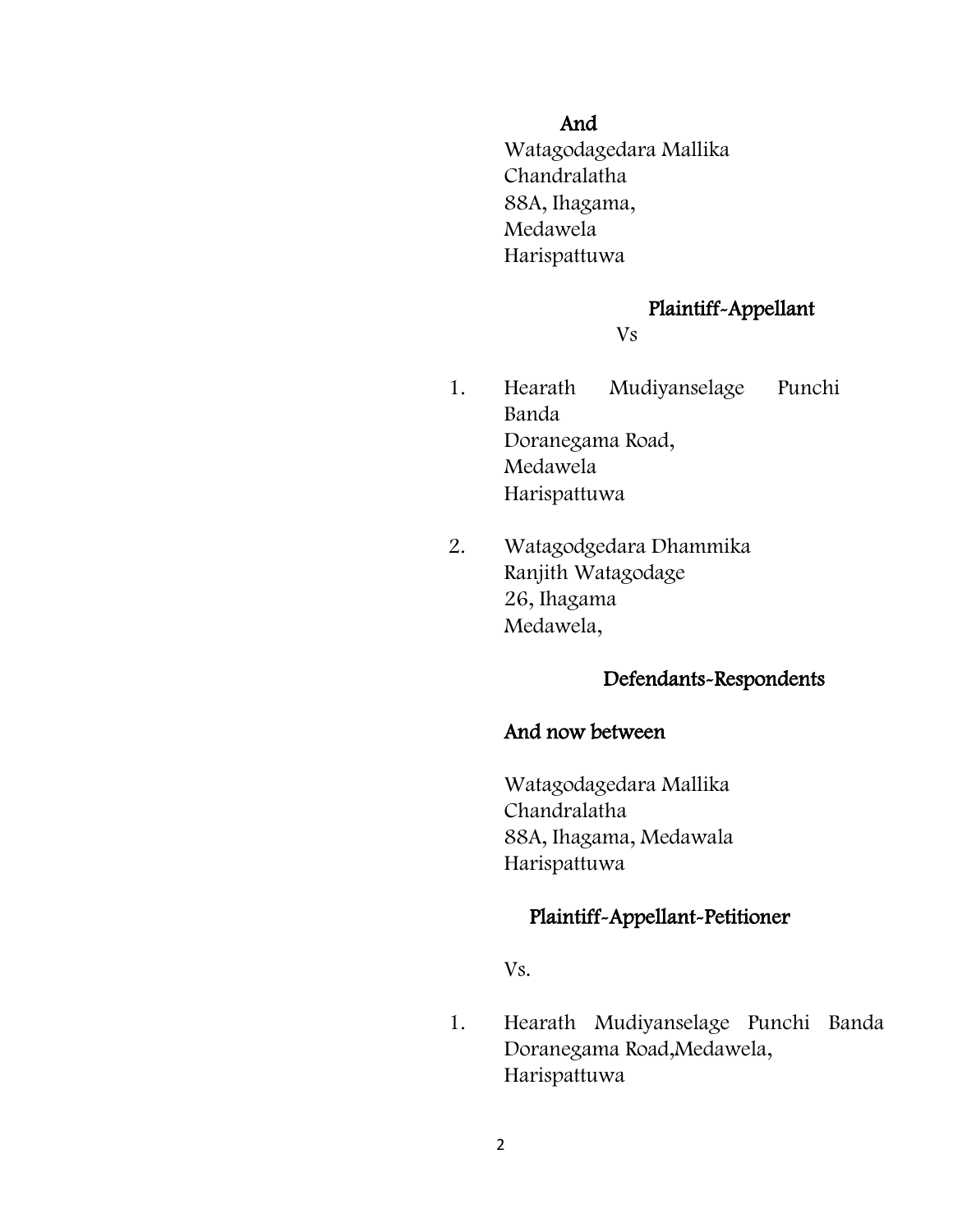2. Watagode Gedara Dhammika Ranjith Watagodage 26, Ihagama Medawela, Harispattuwa

## Defendants-Respondents-Respondents

# BEFORE: B.P.ALUWIHARE, PC. J, ANIL GOONERATNE, J & K.T.CHITRASIRI, J.

- COUNSEL: S.N..Vijithsingh with Abindra Perera for the Appellant. Respondents are absent and unrepresented
- ARGUED ON: 15th July, 2016.
- DECIDED ON: 04 December 2017

### ALUWIHARE, PC, J:

The Plaintiff-Appellant-Appellant (hereinafter referred to as the Plaintiff) filed action in the District Court against the 1st and 2nd Defendant-Respondents-Respondents (hereinafter referred to as  $1<sup>st</sup>$  and  $2<sup>nd</sup>$  Defendants, respectively) and sought a declaration against the 1<sup>st</sup> Defendant that the property which is the subject matter of this case is held by the 1<sup>st</sup> Defendant in trust for her, and to declare the deed of transfer executed by the 1<sup>st</sup> Defendant in favour of the 2<sup>nd</sup> Defendant, null and void.

The learned District Judge gave judgment in favour of the defendants and dismissed the action of the Plaintiff on the basis that the Plaintiff had failed to prove her case on a balance of probability.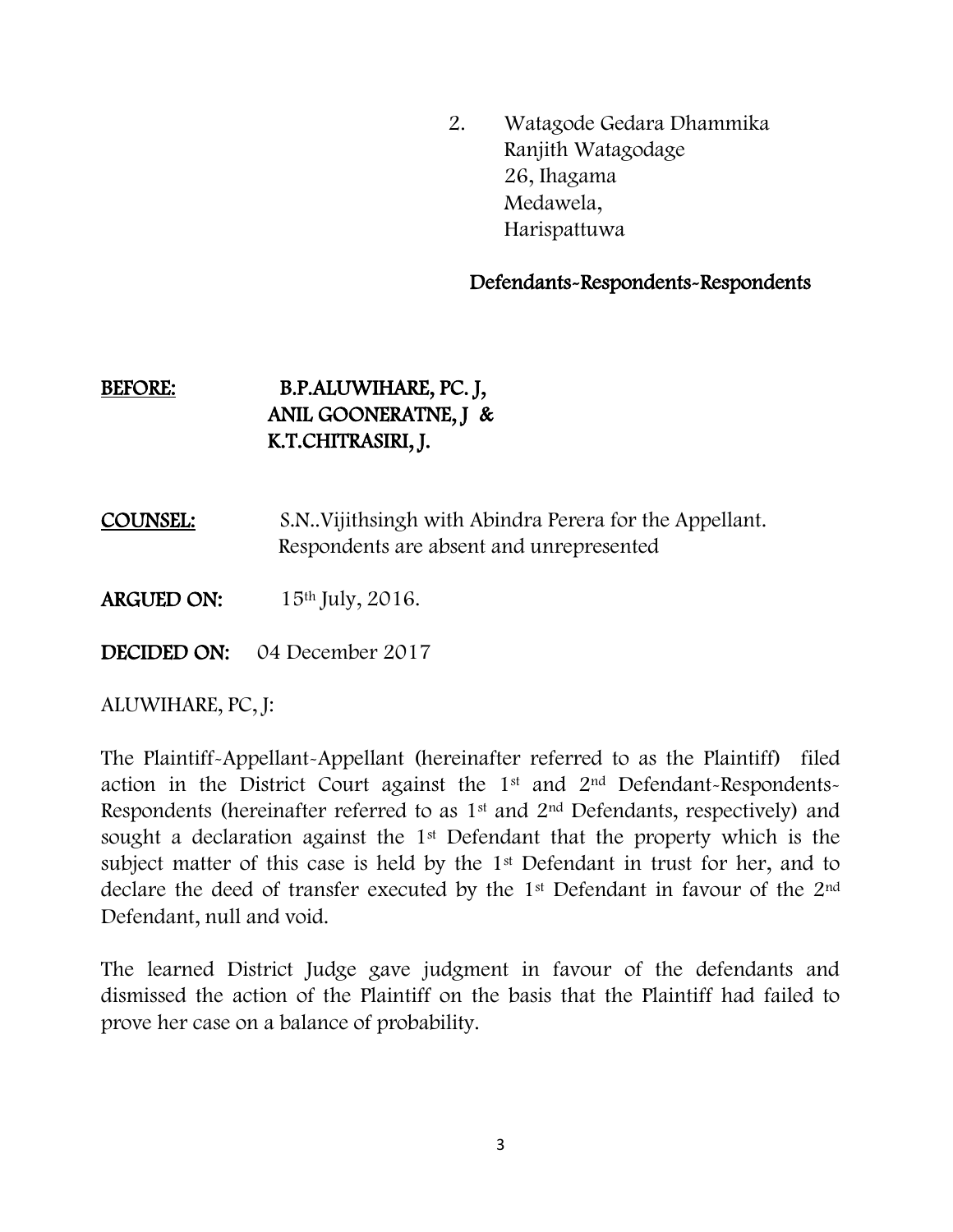The High Court of Civil Appeals by its judgment dated 11thNovember,2014, dismissed the appeal of the Plaintiff and affirmed the judgment of the learned District Judge which judgement the Plaintiff is challenging before this court.

This court granted leave to appeal on the following questions of law:

- i. Did the Honourable Judges of the High Court of Civil Appeal err in law by coming to the conclusion that there was no proof of a constructive trust as the Honourable Judges of the High Court of Civil Appeals failed to consider the evidence in relation to the attendant circumstances which are sufficient to prove a constructive trust, in that the Petitioner remained in possession of the property for nearly 10 years after executing the Deed of Transfer marked 'P5'.
- ii. Whether the Honourable Judges of The High Court of Civil Appeals erred in law by not considering the questions that the Petitioner never intended to part with the beneficial interests (of the property) in the circumstances of the case.
- iii. Whether the Honourable Judges of the High Court of Civil Appeals err in law by holding that no constructive trust exists in the circumstances of this case.

The facts relating to this action are as follows:

The Plaintiff became the owner of the property in suit through inheritance and the transfer to her of their shares by some of her relatives. She, along with her husband lived in the house that was standing thereon, approximately 27 perches in extent. In addition, there is one other building standing there on that was used by the plaintiff and her husband who were engaged in the business of running a bakery.

There had been two distinct transactions germane to this action where the Plaintiff was involved.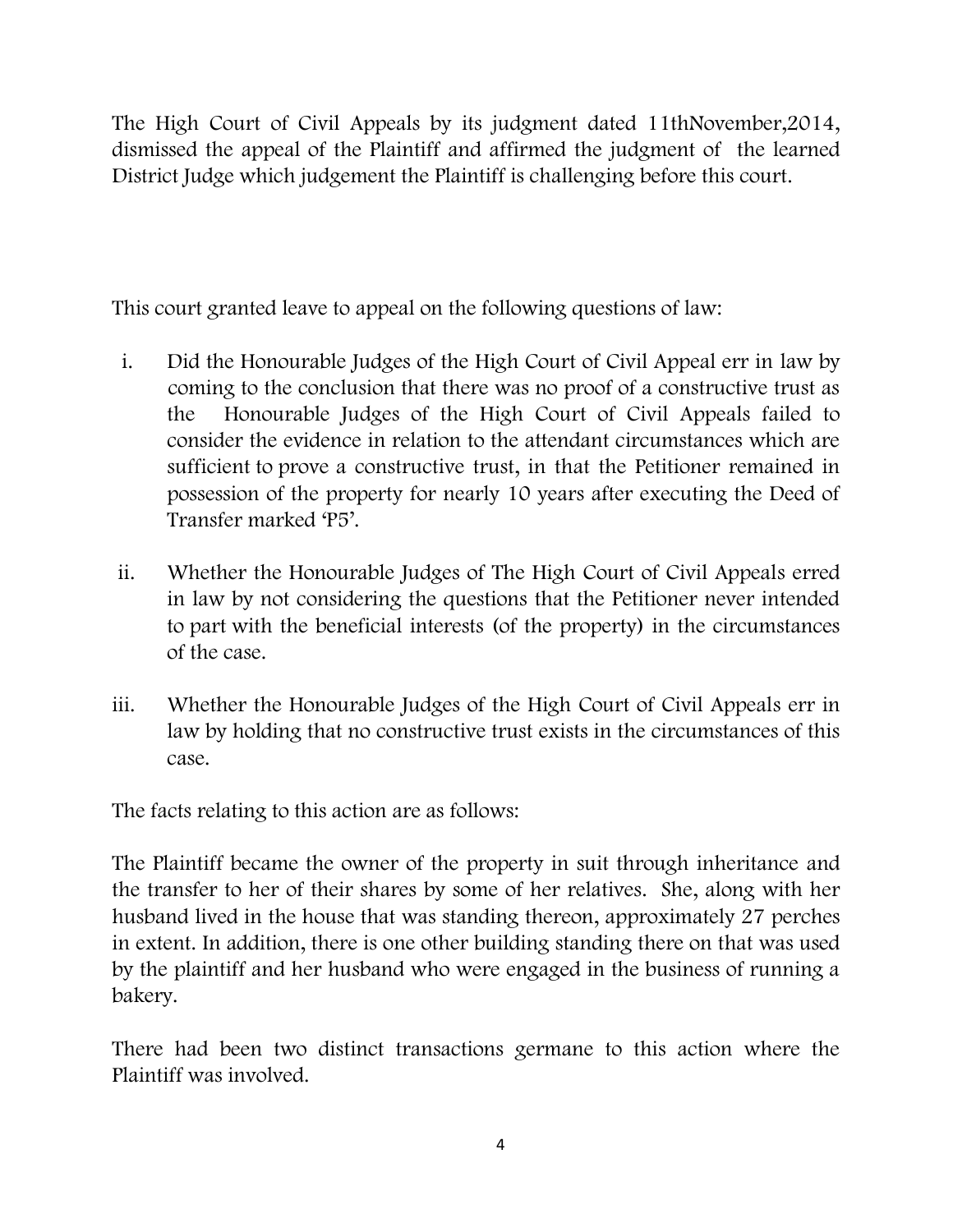According to the Plaintiff, in the year 1999, she borrowed a sum of Rs. 20,000/ from the 1st Defendant whom the plaintiff claimed, is a money lender. This assertion remains un-assailed. In furtherance of this transaction the plaintiff executed a deed P5, which is dated 5<sup>th</sup> July, 1999. The deed P5, is ex facie, a deed of transfer for a consideration of Rs.20, 000. Plaintiff in her evidence had said that the value of the property is approximately Rupees five hundred thousand (Rs.500, 000).

The Plaintiff, however entered into a second transaction in December of that year with the 2<sup>nd</sup> Defendant, who happened to be her own cousin, the 2<sup>nd</sup> Defendant being the son of the Plaintiff's mother's brother.

Whereby the Plaintiff leased an undivided portion of the property in suit, an extent, 30 feet by 20 feet to the 2nd Defendant for a sum of Rs.15, 000, for a period of 15 years in 1999. The lease which had been notarialy executed, was produced at the trial (P6). The said indenture (P6) permits the lessee  $(2<sup>nd</sup>)$ Defendant), at his expense, to put up a structure with a concrete roof on the portion of the land leased out to him. Further the indenture estops the 2nd Defendant from demanding any payment in respect of the expenses incurred for the construction of the building.

It appears that, as per the lease agreement, the 2nd Defendant has put up a structure and has been carrying on his business activities from that location since then.

In the year 2005, a dispute had arisen between the 2nd Defendant and the Plaintiff when the 2nd Defendant made an attempt to prepare a building site on the property in suit and the 2nd Defendant had disclosed that he had purchased the property from the 1st Defendant. Plaintiff had promptly lodged a complaint to that effect with the Galagedara Police which had been produced at the trial marked P8.

In the said statement the Plaintiff had taken up the position that she borrowed Rs.20, 000 from the 1st Defendant and that she continued to pay the interest and when she approached the 1<sup>st</sup> defendant to settle the amount borrowed and to have the property redeemed, the 1st Defendant had informed that he had sold the property in question to the 2nd Defendant.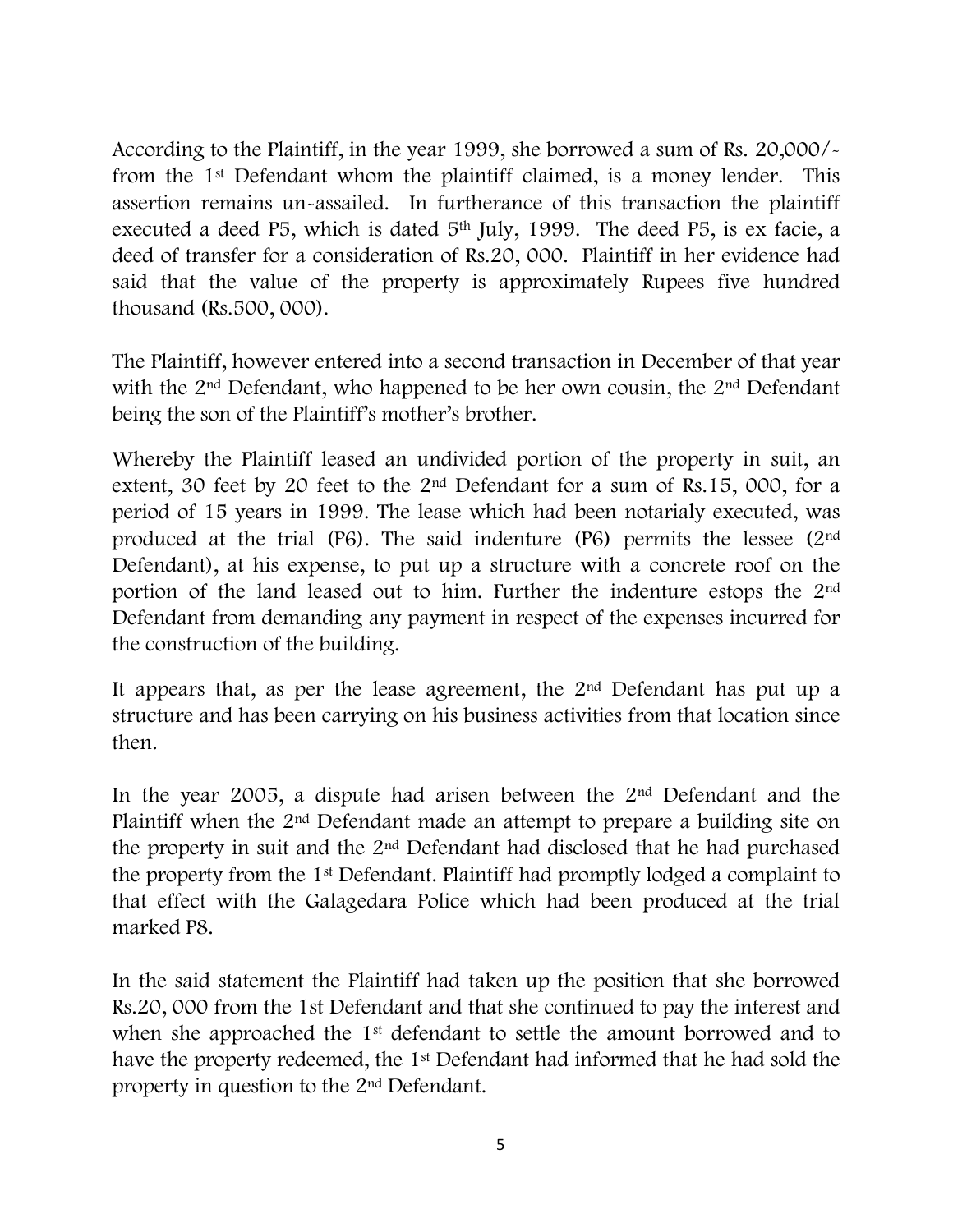It was then that the Plaintiff had taken the initiative to file an action in the District Court against the 1st and 2nd Defendants.

The 1st Defendant after filing answer had not participated in the trial. The trial against the 1<sup>st</sup> Defendant had proceeded *ex parte* while the 2nd Defendant had contested the case, claiming the land and had taken part in the proceedings.

Both the 1st and 2nd Defendants did not respond to the notices issued by this court when this matter was supported for leave to appeal and also at the hearing. Both were throughout absent and unrepresented. That had been the case before the High Court of Civil Appeals as well

At the hearing of this case, the learned counsel for the Plaintiff-Appellant, strenuously argued that both the District Court and the High Court of Civil Appeals, had totally misdirected themselves with regard to the requirement of attendant circumstances which are vital to bring a transfer of property within the meaning of Section 83 of the Trust Ordinance.

It was pointed out by the learned counsel that there had been a total failure on the part of the learned District Judge to evaluate the evidence in the correct perspective and on the other hand had failed to consider vital items of evidence in arriving at his conclusions. The learned counsel submitted that the misdirections on the part of the District Judge and the same lapses, had permeated the judgment of the High Court of Civil Appeals and they too failed to appreciate evidence placed before the court by the Plaintiff which had gone largely unchallenged.

The learned counsel drew the attention of the court to a passage of the judgment of the High Court wherein the learned judges of the High Court of Civil Appeals had referred to the position taken up by the Plaintiff which is reproduced below:

"The second contention of the appellant is that the  $1<sup>st</sup>$  respondent ( $1<sup>st</sup>$ Defendant) had not appeared in the trial court, therefore, since his (her) evidence was unchallenged, the learned District Judge could have acted on his (her) evidence. But what the appellant (Plaintiff) has forgotten is that the same evidence had been challenged by the  $2<sup>nd</sup>$  respondent ( $2<sup>nd</sup>$ defendant) as he had totally denied of the existence of a trust between the parties. (The emphasis is mine)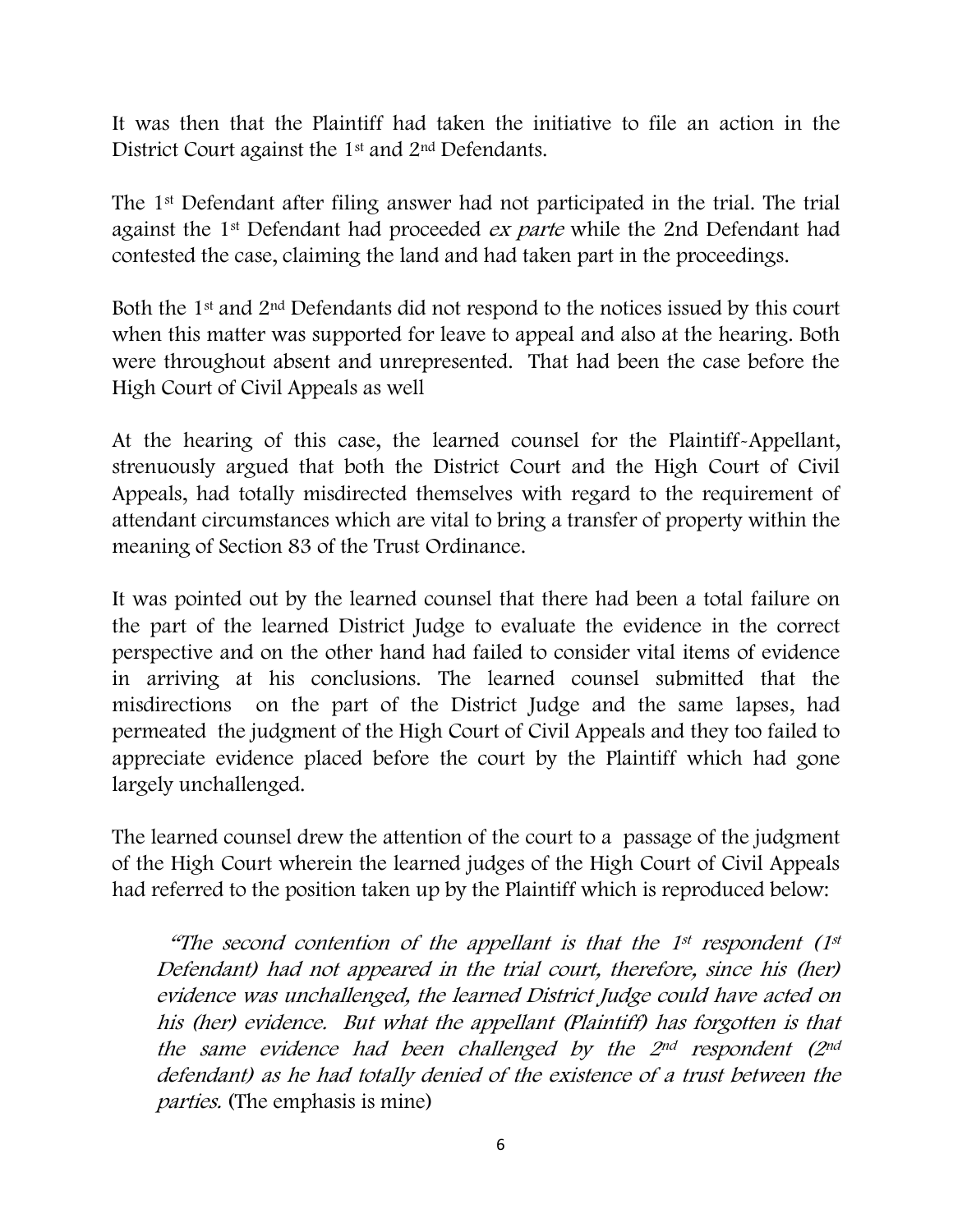I am of the view that the High Court of Civil Appeals fell into the same error made by the learned District Judge, when they too made the same observation, and if the learned District Judge had decided the non-existence of a trust, based on the denial by 2nd Defendant of the existence of the same, as claimed by the judges of the High Court of Civil Appeals, their finding cannot be correct, for the reason that the 2nd Defendant was not privy to any of the transactions that took place between the Plaintiff and the 1st Defendant which were solely between two of them.

The 2nd Defendant came into the picture only seven months after the transaction between the Plaintiff and the 1st Defendant and seven months after the deed P5 was executed as well. He came to the land only as a lessee and that transaction was also confined to the plaintiff and the 2nd Defendant as the 1st Defendant was not even in the picture as far as the transaction relating to the lease. Similarly that transaction was confined to the plaintiff and the 2nd Defendant. The 1st Defendant was never privy to the lease in question.

Then, what knowledge did the 2nd Defendant had to speak with regard to the existence of a trust? If at all, it would have been necessarily based on knowledge gained from third parties and would tantamount to hearsay and cannot be acted upon in the absence of any other person who had first-hand knowledge giving evidence on the issue.

The main issue that this court is called upon to decide is whether the facts adduced in this case are sufficient to establish a constructive trust and whether the High Court of Civil Appeals gave its mind to the said issue in the correct perspective.

Before I consider the issue referred to above, I wish to refer to the evidence of the 2nd Defendant, albeit briefly.

2nd Defendant admitted that the Plaintiff is in possession of the impugned property and she was living there even on the date he testified in court. He also admitted that a portion of the land was given to him on a lease by the Plaintiff for a period of 15 years and as per the Indenture of lease, he put up a structure. It is significant that the 2nd Defendant had said, that after the lease was executed, he came to know that the Plaintiff has transferred the property in favour of the 1st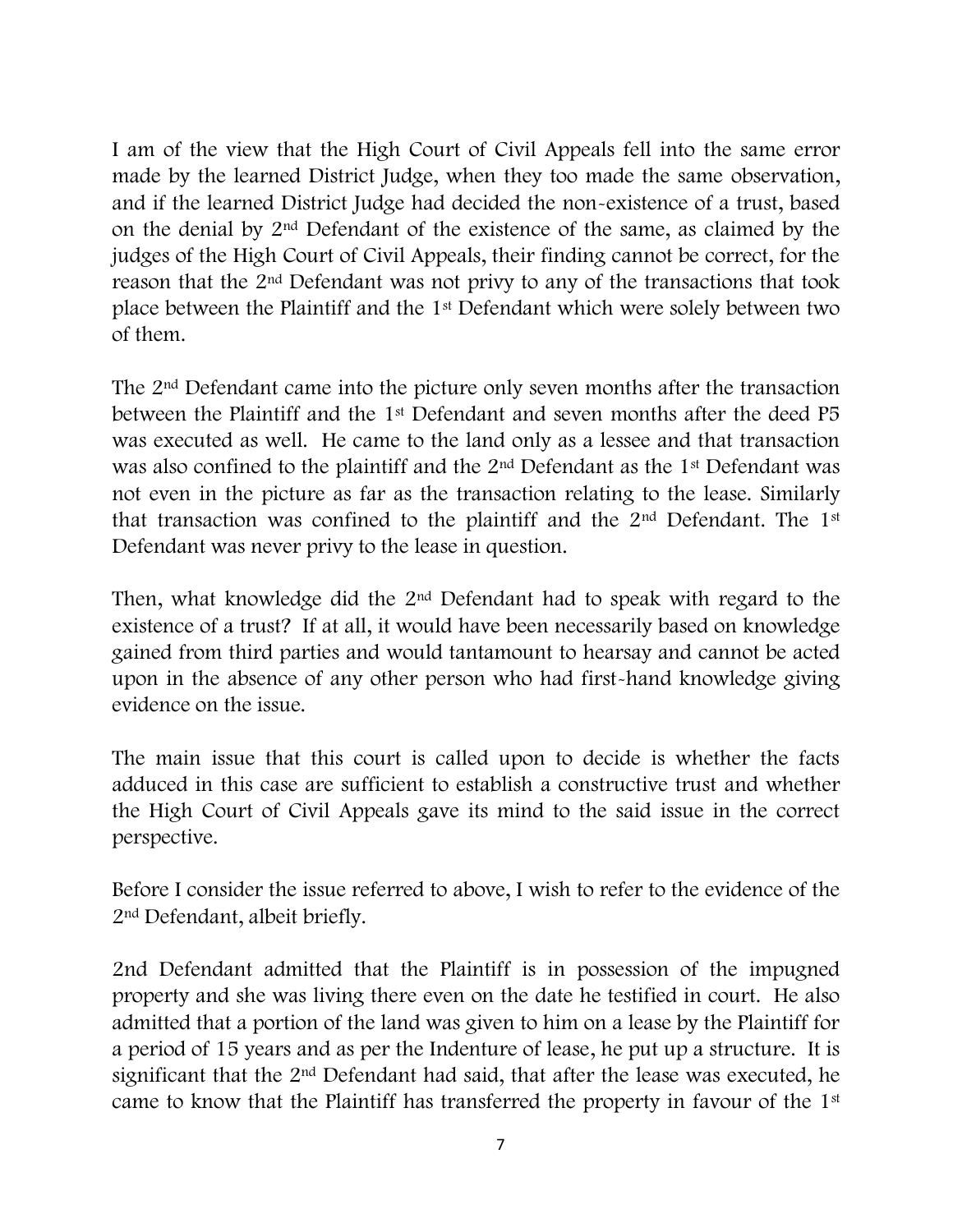Defendant. In the year 2004, the 2nd Defendant says he bought the property from the 1st Defendant, but did not request the Plaintiff to vacate the same, nor did he take any steps to cancel the lease, even after he bought the property. In his evidence, the 2nd Defendant had stated that he requested the Plaintiff to have the property redeemed, but he was told by the Plaintiff that she is not in a position to do so and it was thereafter that he got the property transferred in his name. What is also significant is, upon coming into occupation of the land consequent to the lease and before he bought the property from the 1st Defendant, the2nd Defendant had put up a building on the land and had carried on business for about three years, but the 1st Defendant neither raised any objection nor took any action to evict him from the property.

With regard to the inaction on the part of the 1<sup>st</sup> Defendant, the 2<sup>nd</sup> Defendant had said that the 1st Defendant complained to him and he in turn requested the Plaintiff to get the property redeemed, but the Plaintiff did not do so. The 2<sup>nd</sup> Defendant had said that after a lapse of about 2 to 3 years he (the 2nd Defendant) bought the property from the 1st Defendant.

The applicable law:-

### Section 83 of the Trust Ordinance states that:

"Where the owner of a property transfers or bequeaths it, and it cannot reasonably be inferred consistently with attendant circumstances that he intended to dispose of the beneficial interest therein, the transferee or legatee must hold such property for the benefit of the owner or his legal representative"

One needs to bear in mind that where a constructive trust within the meaning of Section 83 of the Trust Ordinance is asserted, it is incumbent on the court to meticulously examine the evidence placed before the court, the reason being, on the face value the evidence placed may give the appearance of a straight forward transaction of a sale but the real intention of the parties can only be gleaned from a close scrutiny of the circumstances under which the transaction was effected. And the intention of the parties is of paramount importance.

It is in this context that our courts have consistently held that the provisions of the Prevention of Fraud Ordinance and Section 92 of the Evidence Ordinance do not bar parole evidence to be led to establish the attendant circumstances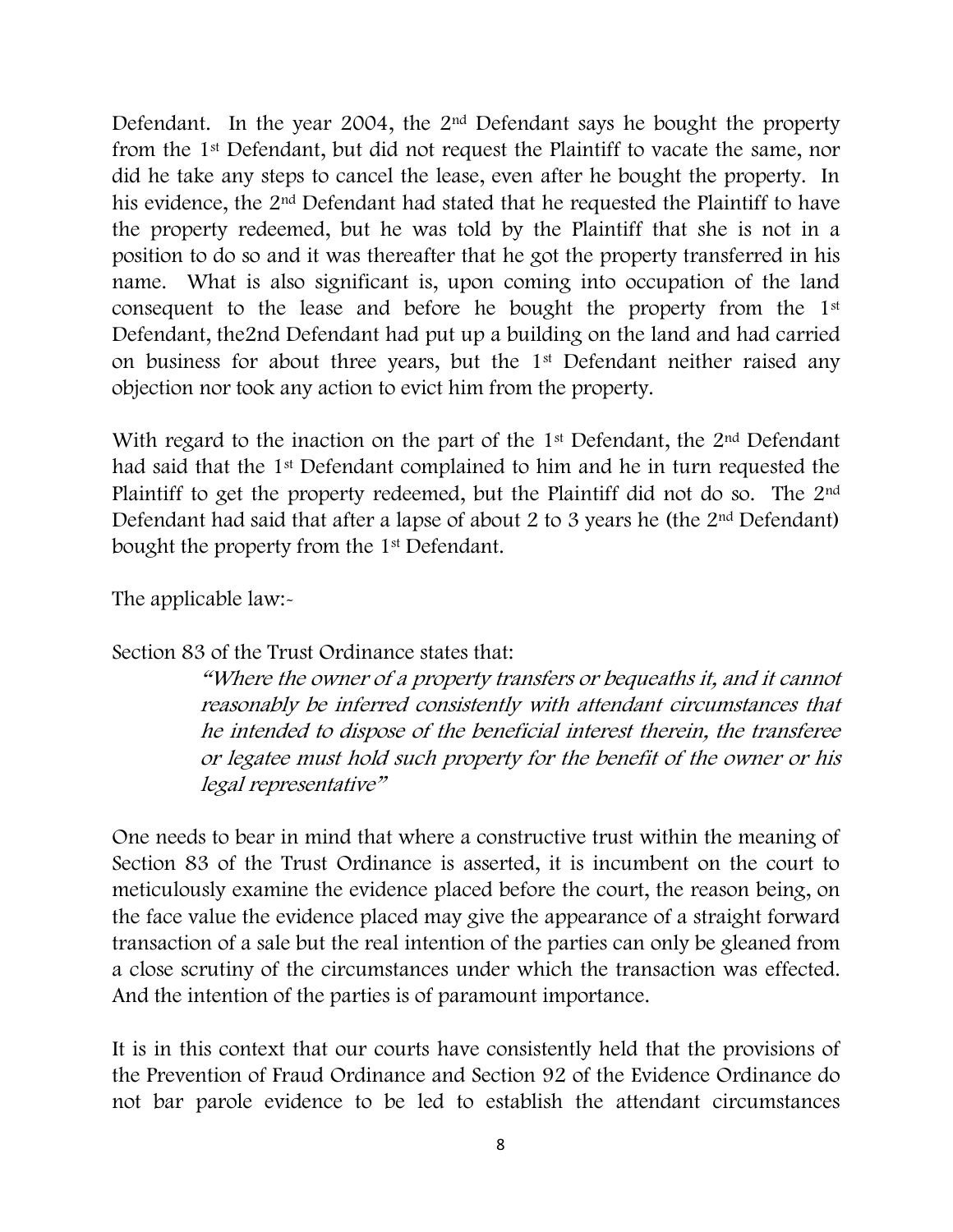contemplated in Section 83 of the Trust Ordinance, when a court is called upon to decide on the intention of the parties, in relation to transfer of property.

This aspect was considered in the case of *Dayawathie and others Vs. Gunesekera* and another 1991 1SLR 115 as well as in the case of Muttamma Vs. Thiagaraja 62 NLR 559. In the case of Thiagaraja (supra) Fernando J (as he then was) in reference to Section 2 of the Prevention of Fraud Ordinance and Section 92 of the Evidence Ordinance stated that;

"The plaintiff sought to prove the oral promise to reconvey not in order to enforce that promise, but only to establish an "attendant circumstances" from which it could be inferred that the beneficial interest did not pass. Although that promise was of no force or avail in law by reason of section 2 of the Prevention of Frauds Ordinance, it is nevertheless a fact from which an inference of the nature contemplated in section 83 of the Trusts Ordinance properly arises. The Prevention of Frauds Ordinance does not prohibit the proof of such an act. If the arguments of counsel for the appellant based on the Prevention of Frauds Ordinance and on section 92 of the Evidence Ordinance are to be accepted, then it will be found that not only section 83, but also many of the other provisions in chapter IX of the Trusts Ordinance will be nugatory. If for example "attendant circumstances" in section 83 means only matters contained in an instrument of transfer of property, it is difficult to see how a conveyance of property can be held in trust unless indeed its terms are such as to create an express trust".

As referred to earlier in a case of this nature a court cannot ignore the attendant circumstances adduced and is required to give its mind to circumstances established and decide, as to whether it can be reasonably inferred that the parties concerned did not intend to part with the beneficial interest of the property.

At this point I wish to refer to the views expressed by L.J.M Cooray with approval, in his book "*The reception in Ceylon of the English Trust 1971"*

"No doubt as held in the case of Sinna Lebbe v. Pathumma 3. C.L R 98 and Fernando v. Fernando 35 N.L.R 154, where a person has a notarial conveyance in his favour, courts have placed a burden on the transferor to prove facts bringing himself within Section 83 of the Trust Ordinance. Once a party adduces facts (circumstances) in that respect, the court, however,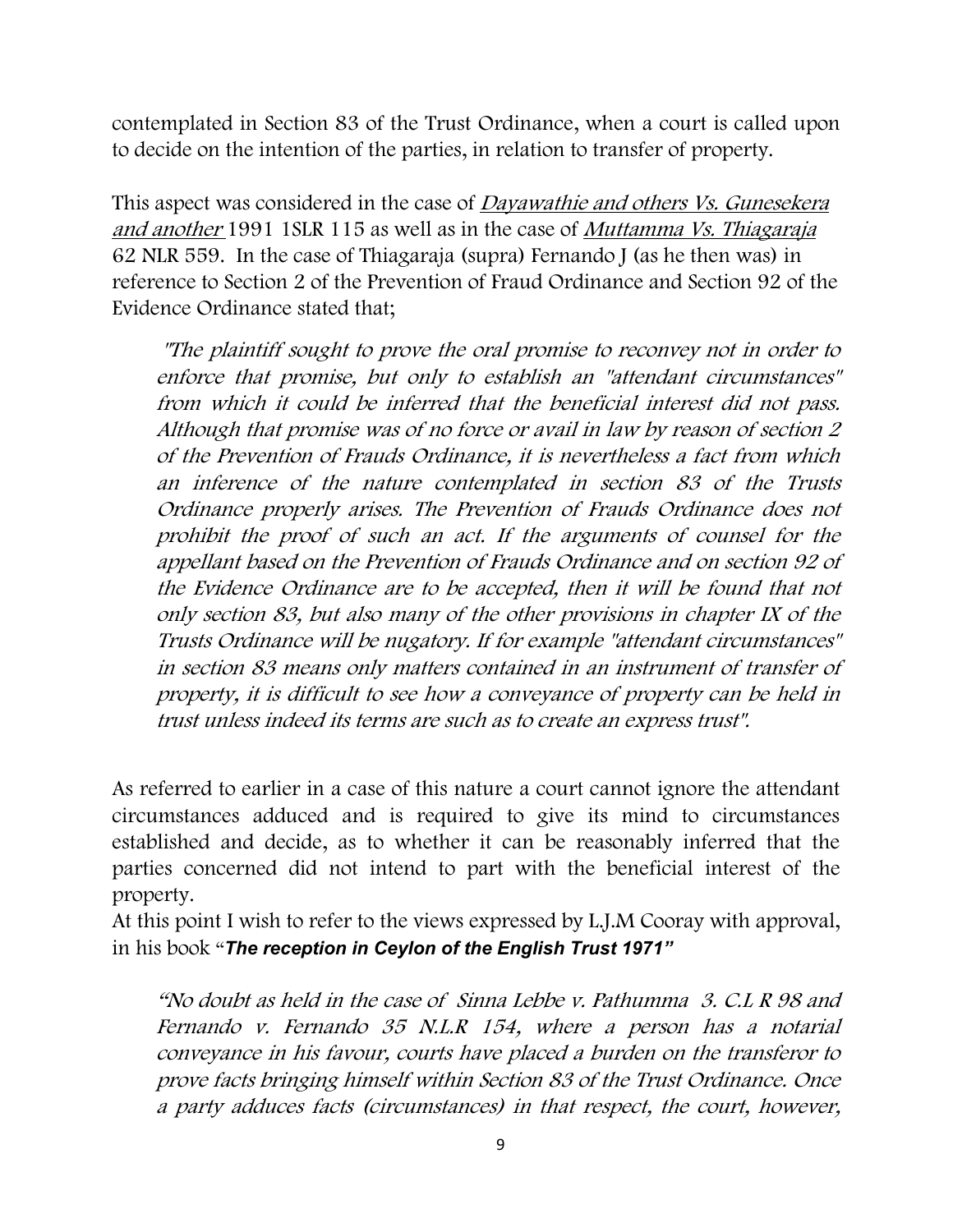has a duty to consider the cumulative effect of circumstances so placed before arriving at a finding on the issue. Although our courts have in several judgements referred to several facts that a court ought to consider in deciding this issue, one must bear in mind it is not an exhaustive list of attendant circumstances, as, a circumstance is attendant or not would depend on the facts of each case.

Thus, the court cannot move away from its responsibility of scrutinising these facts in the backdrop of the peculiarities of the case before it. In most of these transactions, the transferor or the borrower if it"s a case of loan, is motivated by the need to overcome a dire financial circumstance and a money lender on the other hand will endeavour to secure the collateral with minimum of conditions. It is in that context that we see, even in a case of lending money, the transfer is one that is straightforward, bereft of any conditions." (Emphasis added)

Scrutiny of the judgment of the learned District Judge reveals that, apart from a sweeping statement holding that the Plaintiff had failed to establish a constructive trust, the learned District judge had failed to give his mind to numerous "circumstances" that the court ought to have given its mind to, in order to draw inferences as to the intention of the parties.

The High Court of Civil Appeals in its albeit brief judgment had also not referred to any of the attendant circumstances adduced on behalf of the Plaintiff.

On the face value of the impugned deed P5, the land in extent of 27 perches, with two buildings standing thereon had been sold for Rs.20,000/-. The Plaintiff had stated that its true value is around Rs.500,000/-.The 2nd Defendant in his evidence, presumably giving evidence with an intention to safeguard his rights had said that, the value of the property is between Rs.50,000 or Rs.100, 000. Even going by the conservative estimate of the 2nd Defendant, the value of the property is five times more than what is stated in the deed of transfer P5.

Furthermore, the Plaintiff had leased out a portion of 30 feet by 20 feet out of the land 27 perches in extent to the 2nd Defendant for a period of 15 years for a sum of Rs.15, 000. If that be the case, the actual value of the land necessarily has to be far in excess of Rs.20, 000.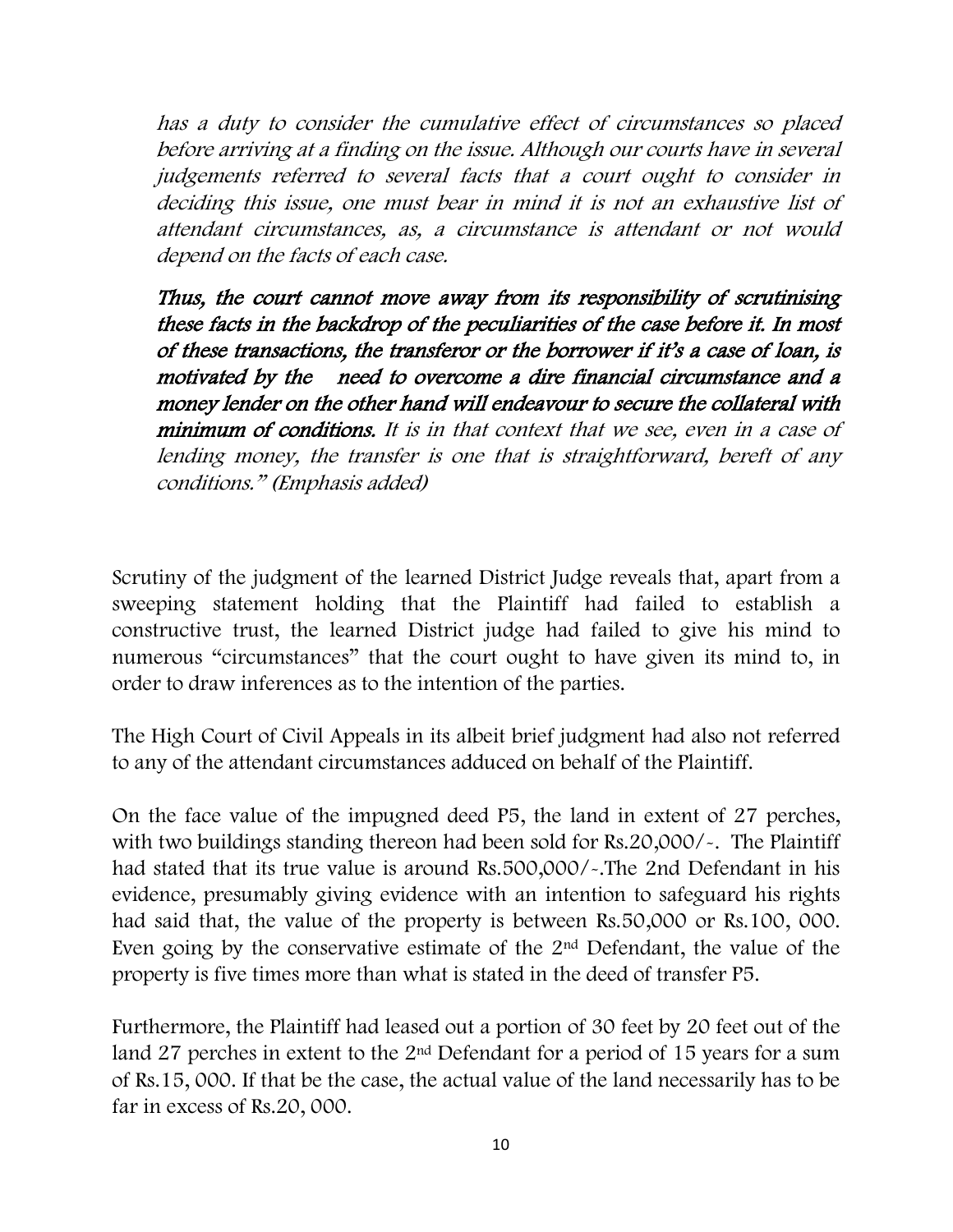On the other hand, the Plaintiff by leasing out a portion of the land to the  $2<sup>nd</sup>$ Defendant even after the execution of the deed of transfer in favour of the 1<sup>st</sup> Defendant (P5) demonstrates that the Plaintiff had acted as the owner of the impugned property.

Even when one considers the conditions of the lease, which says the lessee (2nd Defendant) is required to leave the improvement made to the leased-out portion of the land and the lessee is not entitled to claim any payment for such improvements from the Plaintiff. This condition of the lease is another factor that demonstrate again, that the Plaintiff intended to enjoy the property, after the expiry of the lease. The 1<sup>st</sup> Defendant, the purported owner, on the other hand did not raise a whimper of protest when the 2nd Defendant put up a structure on the property in suit and carried on business, which could hardly considered as the natural and a probable conduct of an owner of a property.

The impugned deed P5 was executed in 1999. Neither the 1st Defendant nor the 2<sup>nd</sup> Defendant who claims he purchased the property in suit from the 1<sup>st</sup> Defendant, had taken any step to evict the Plaintiff from the property.

It was the Plaintiff who lodged a complaint in 2005 (P7) with the Police, when the 2nd Defendant made an attempt to clear a portion of the land and sought the intervention of the Police in preventing the 2nd Defendant effecting any changes to the property.

Plaintiff in her evidence has said that the 1st Defendant is a moneylender, which has not been controverted. It is the position of the Plaintiff that they continued to pay the interest as agreed and when they approached the 1st Defendant to have the property re-transferred upon accepting the capital which was Rs.20, 000/-, the 1st Defendant avoided them. There appears to be some credence to this assertion of the Plaintiff. The Defendant after filing an answer, did not take part in the trial before the District Court nor did he appear before the High Court of Civil Appeals.

The 2nd Defendant (the lessee) who happened to be a cousin of the Plaintiff admitted in his testimony that he did not keep the Plaintiff informed from whom he leased the property that he is planning to buy the land from the 1st Defendant.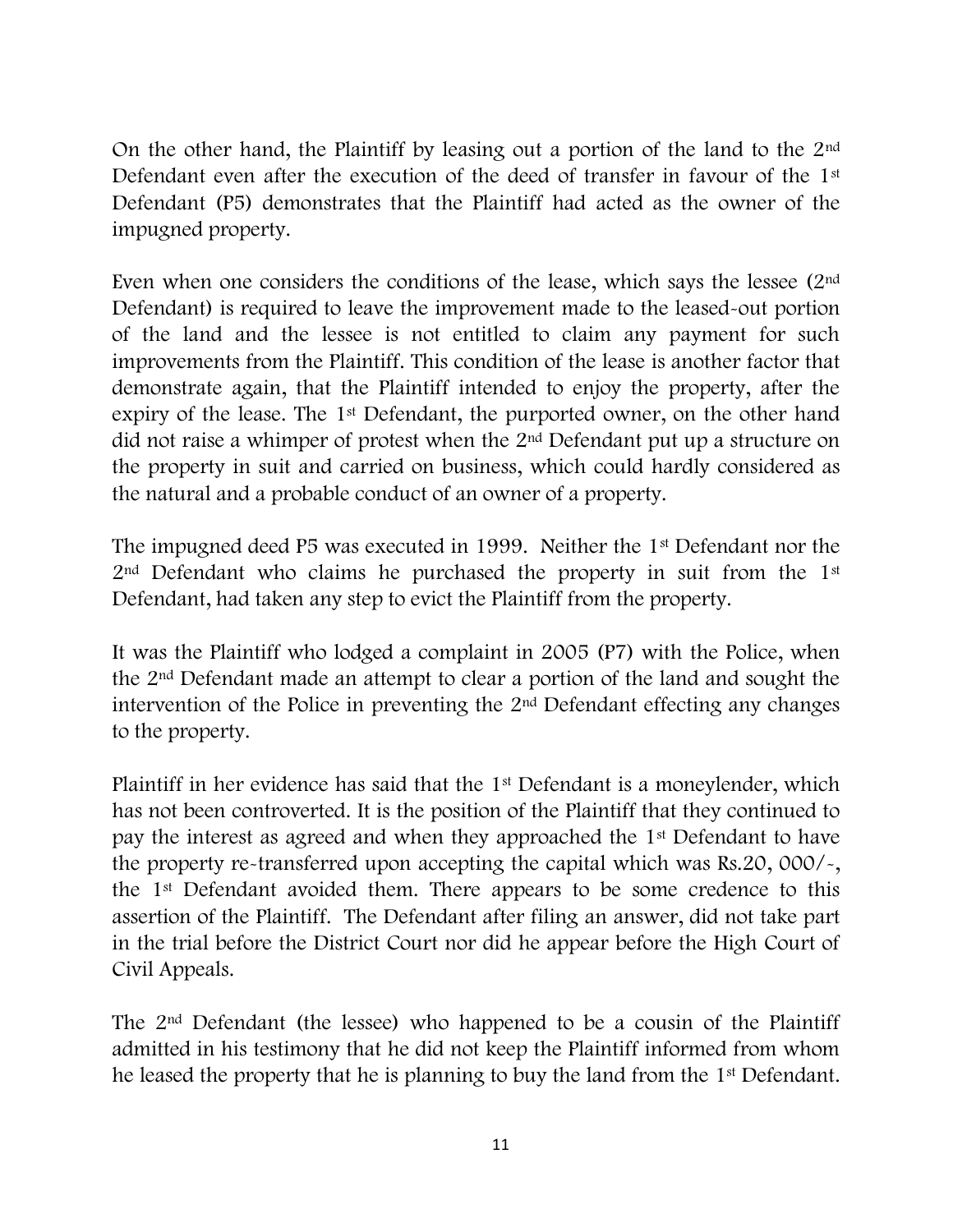The suppressing of this transaction exposes the sinister motives on the part of the 1<sup>st</sup> and 2<sup>nd</sup> Defendants.

Neither the learned District Judge nor the judges of the High Court of Civil Appeals, had discredited the evidence of the Plaintiff. The only reason both courts held in favour of the Defendants was that the plaintiff had not adduced attendant circumstances from which could be drawn the inference that the Plaintiff had not intended to dispose of the beneficial interest of the property.

It appears that both the District Court and the High Court of Civil Appeal ignored all the circumstances referred to above, and fell into error, treating the transaction between the Plaintiff and the 1st Defendant as a straight forward sale.

I have mentioned earlier in this judgement that the 1st Defendant did not challenge the evidence adduced by the Plaintiff which evidence High Court of Civil Appeals have ignored. To reiterate, the High Court of Civil Appeals fell in to the same error when it concluded that there was no trust on the basis of the 2nd Defendant's evidence, whereas the evidence clearly showed, that the 2<sup>nd</sup> Defendant was not privy to the transaction between the Plaintiff and the 1<sup>st</sup> Defendant.

It was only the 1st Defendant who was capable of shedding a different light on the transaction between the parties and the failure of the 1st Defendant to do so strongly militate against any argument that deed of transfer (P5) was an out and out transfer between the Plaintiff and the 1st Defendant.

Considering the attendant circumstances, I am of the view that the transaction was only a nominal transfer and the Plaintiff had only pledged her property to obtain a loan. Accordingly, I answer the questions of law on which leave was granted as follows:

- (i) The High Court of Civil Appeal erred in law by arriving at the conclusion that there was no proof of a constructive trust.
- (ii) The High Court of Civil Appeal erred in law by not considering the question that the Plaintiff never intended disposal of the beneficial interest of the impugned property.